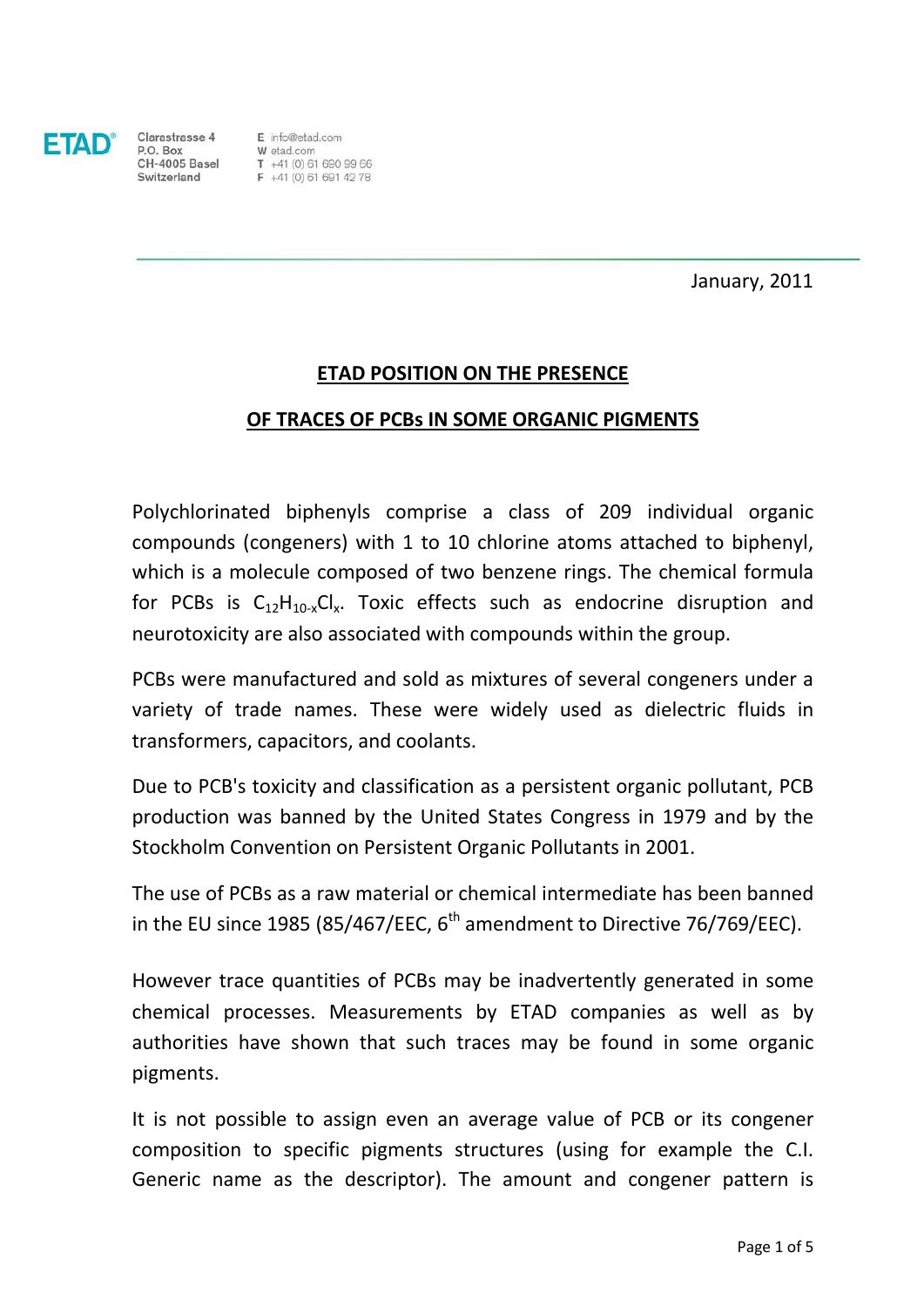manufacturing process-dependent. Data on inadvertently generated PCB in a specific product can consequently only be obtained from the manufacturer directly.

Crucial parameters that influence the presence of trace quantities of PCB include the quality and impurity profile of the raw materials and intermediates used as well as the processing conditions.

The pigments most likely to show trace PCB contamination are those that

- Contain chlorine as part of their molecular structure
- Use chlorine-containing raw materials
- Use chlorine-containing aromatic solvents in their synthesis.

Although there are minute traces of inadvertently generated PCBs in some pigments (usually less than 5 ppm), and values up to 20 ppm have occasionally been measured, there is no evidence, despite many decades of use and repeated testing, that these pigments pose any risk to human health or the environment. The REACH dossiers for the phase 1 substances, among which are some pigments which meet the criteria shown above for potential trace PCB contamination, confirm also this contention.

The ETAD member companies have committed themselves under the ETAD Code of Ethics to obey the laws of the countries in which they market their products.

# **Regulatory Situation**

# **European Union**

Council Directive 89/677/EEC of  $21<sup>st</sup>$  December 1989 amending for the eighth time Directive 76/769/EEC on the approximation of the laws, regulations and administrative provisions of the member states relating to restrictions on the marketing and use of certain dangerous substances and preparations reviewed the content of PCB/PCT in preparations (including waste oils) and set a limit of 50 ppm.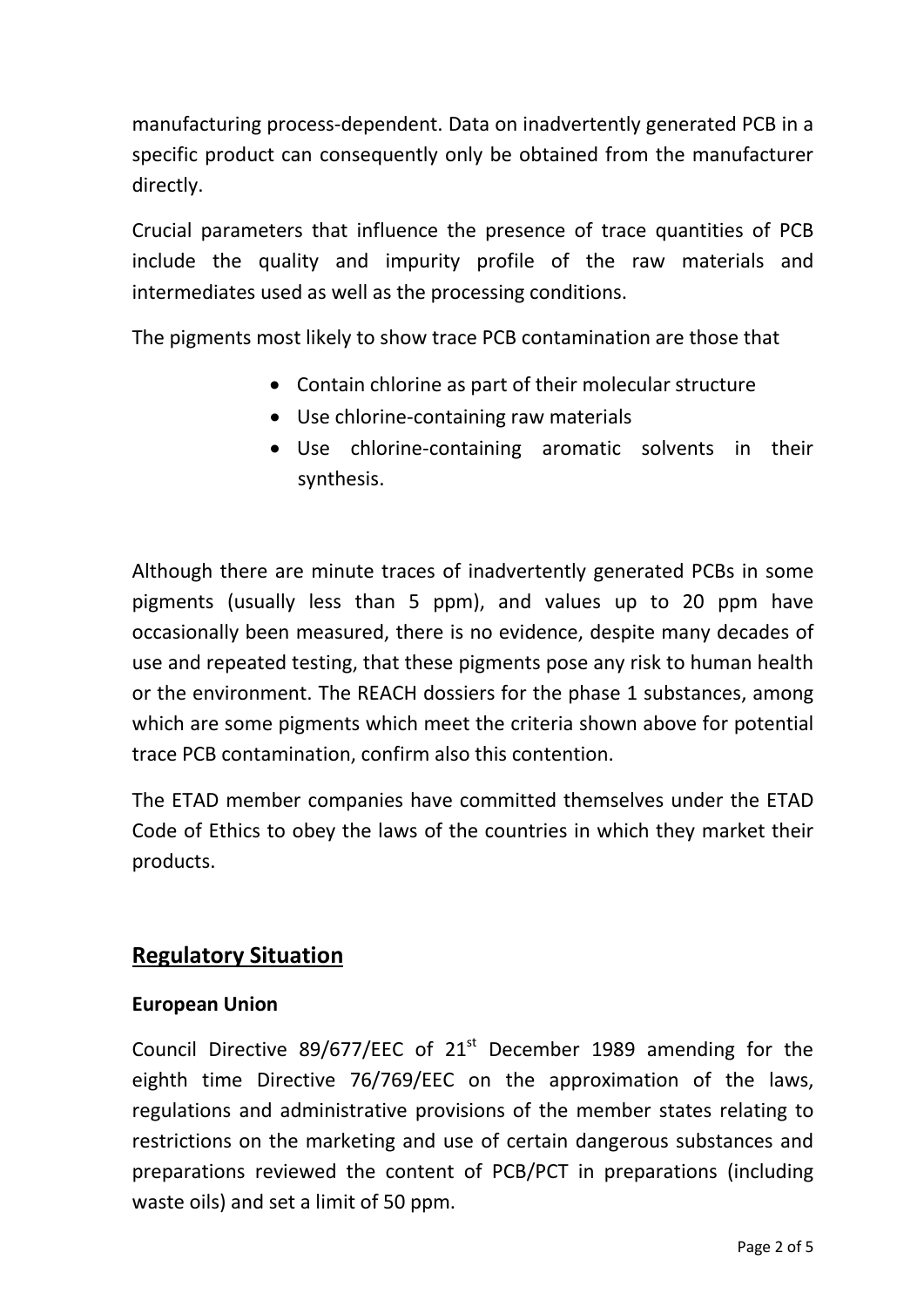# **Council of Europe**

Resolution AP 89/1 on the use of colorants in plastic materials coming into contact with food states that the content of extractable polychlorinated biphenyls should not exceed 25 ppm when expressed as decachlorobiphenyl.

### **France**

The Brochure 1227 "Materiaux au contact des denrées alimentaires, produits de nettoyage de ces materiaux,, Edition July 2002 (The so-called French Positive List) as well as a not yet in force proposal gives purity criteria for colorants and sets a limit of 25 ppm for extractable PCBs.

#### **USA**

EPA issued regulations under TSCA (40 CFR § 761.20) to prohibit manufacture, processing, and the commercial distribution of any product containing an annual average of 25 ppm PCB (with a maximum concentration at any time set a 50 ppm). The agency also required manufacturers or importers of products and processes associated with inadvertently produced PCBs to report any individual PCB congener concentrations greater than 2 ppm in such products or processes. In the US the monochlorobiphenyls and dichlorobiphenyls are regulated, but there is a discounting factor for reporting purposes.

### **Canada**

Environment Canada has recently reassessed its PCB regulations, with the purpose of improving the protection of Canada environment and the health of Canadians by minimising the risks posed by the use, storage and release of polychlorinated biphenyls (SOR/2008-273 came into force on September 5, 2008)

Part 2, section 11 states:

- (1) A person may manufacture, export, import, offer for sale, sell, process and use a colouring pigment containing PCBs produced incidentally if the concentration of the PCBs is less than 50 mg/kg.
- (2) Despite subsection (1), the annual average concentration of PCBs produced incidentally in colouring pigment that a person may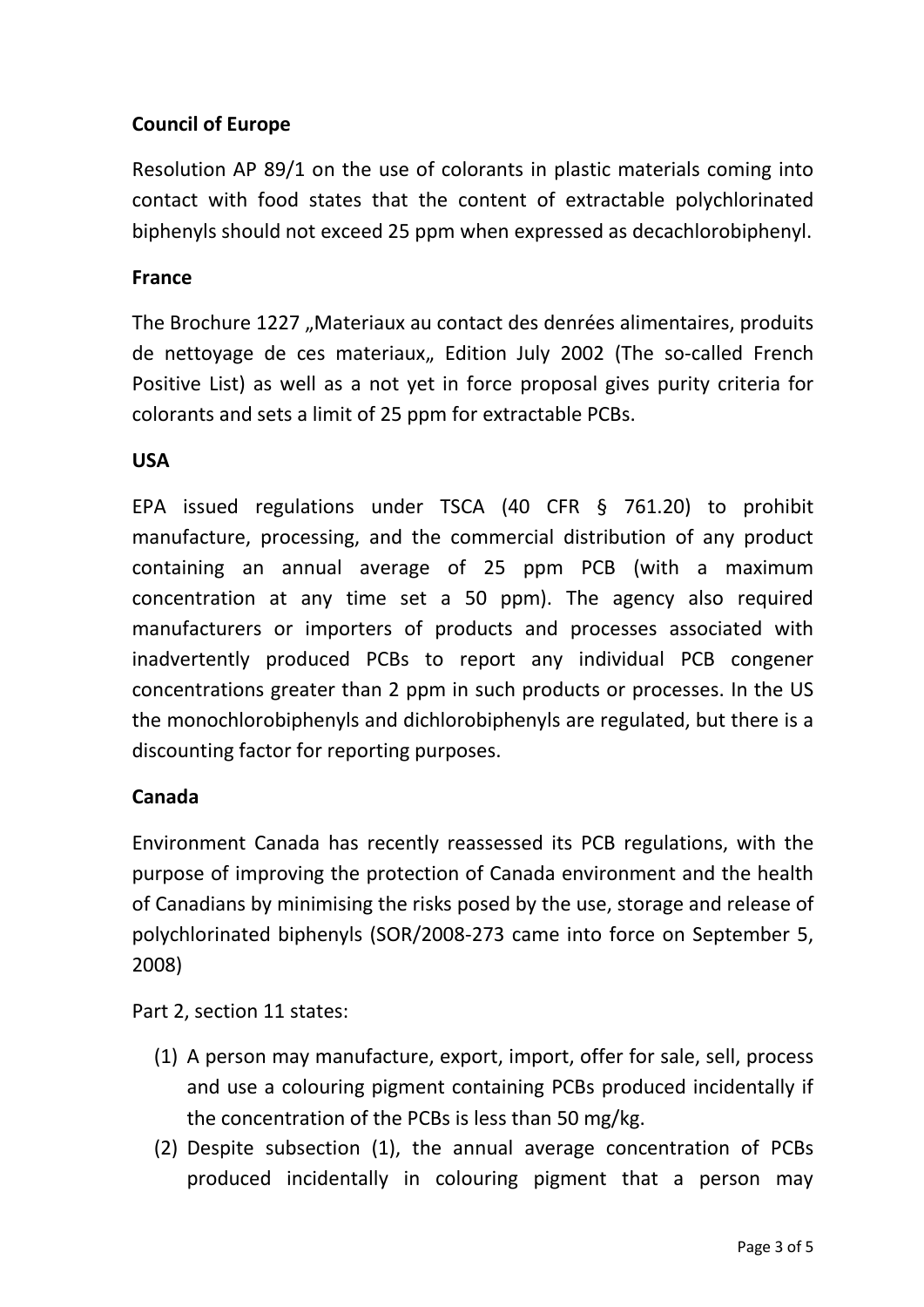manufacture, export, import, offer for sale, sell, process and use shall not exceed 25 mg/kg.

### **Global**

The Stockholm Convention on Persistent Organic Pollutants (entered into force 2004). Polychlorinated biphenyls are a class of compounds in Annex A of this convention and as such are targeted for elimination in production and use. The convention also realises that PCBs may be generated inadvertently in certain chemical reactions and that BAT (Best Available Technique) should be used to reduce their formation and release to a minimum.

# **Exposure**

Determinations of the PCB content in organic pigments are usually carried out by first dissolving the pigment in a suitable solvent (e.g sulphuric acid), which after subsequent transfer into an organic solvent and suitable work-up permits the total quantity of PCB to be measured. ETAD also knows that determinations have been carried by extracting the PCBs in a suitable sample by, for example, Soxhlet extraction. Here only the "surface" PCBs are determined and the aggregate/agglomerate structure of the pigment sample plays a determining role. In general dissolution of the pigment crystals leads to higher and more reproducible values than solvent extraction. From this we would conclude that PCBs are present both on the surface and in the solid pigment matrix. This incorporated PCB is unlikely to lead either to human or environmental exposure. Additionally pigments are used to colour paints, inks and plastics and are themselves incorporated into a further matrix making release improbable – until both polymeric matrix and the pigments degrade.

A potential source of exposure comes from the presence of inadvertently generated PCBs in the wastewater of a manufacturing plant. PCBs are highly water insoluble. It is thus likely that any PCBs will preferentially absorb onto any suspended particles and be removed by filtration in the manufacturers' wastewater treatment plant. However ETAD does not possess any data in this area.